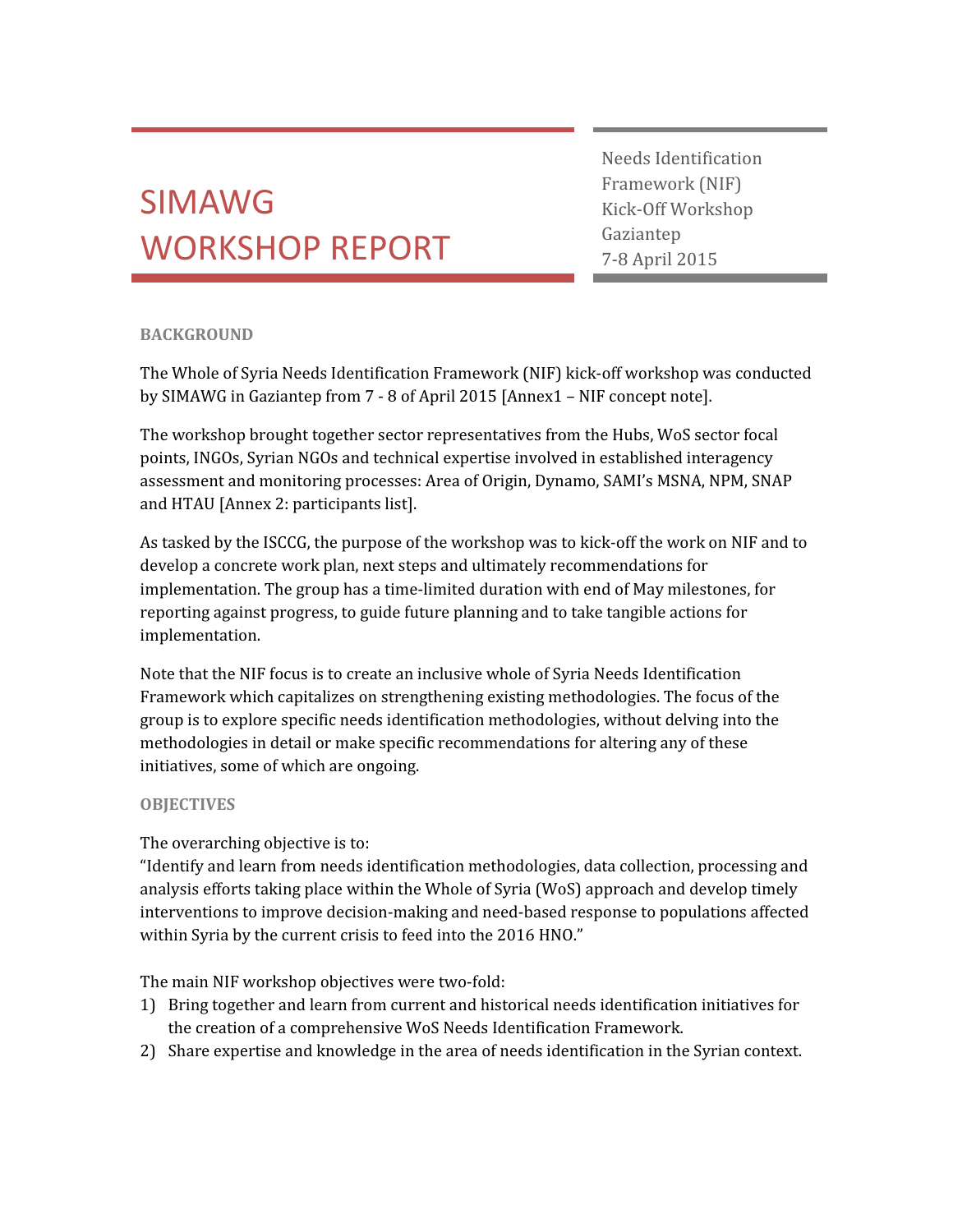#### WHAT WAS PRIORITISED?

Over two days, the participants agreed on the following priorities:

1. Online, WoS Assessment Registry: Develop an inclusive WoS assessment and monitoring online registry that will provide an overview of assessment and monitoring coverage as well as gaps. Analysis cases and products will be drawn from the registry to shed light on geographic, sector/cluster and temporal coverage requiring more attention.

2. Analysis/ Enhancement of Existing Methods: Undertake a comparative analysis of the existent data collection and analysis methods that feed into the Humanitarian Programme Cycle (HPC), Humanitarian Needs Overview (HNO) and the Strategic Response Plan (SRP). Such temporal, geographic and sector/cluster analysis will lead to harmonization in collection and analysis between the different methods where possible. It will also provide baseline for identifying complementary, gaps and overlap of existing multisector assessments for this year's HNO. Identify and recommend putting into practice technical solutions that allow better needs identification analysis by making use of sector/cluster and multi-sector/cluster data processes. Recommended technical solutions would include sequencing of reporting and standardization of; confidence levels, severity scales, common definitions, minimum common indicators, etc.

3. Population Estimation Enhancement: Conduct a review of Population in Need (PiN) estimation methodologies inherent in current initiatives and those under development to recommend standardized methods or analytical processes to manage these figures within the WoS approach, while taking into consideration displacement tracking. Review and suggest Total Population estimation methodologies to arrive at the best estimations possible for use in operations.

This work is guided by the overall direction of moving towards systematic and predictable sectors' assessments ensuring better defined sectoral pins at sub-district level.



Milestone dates are highlighted in the calendar below and put into context of the WoS Humanitarian Programme Cycle.